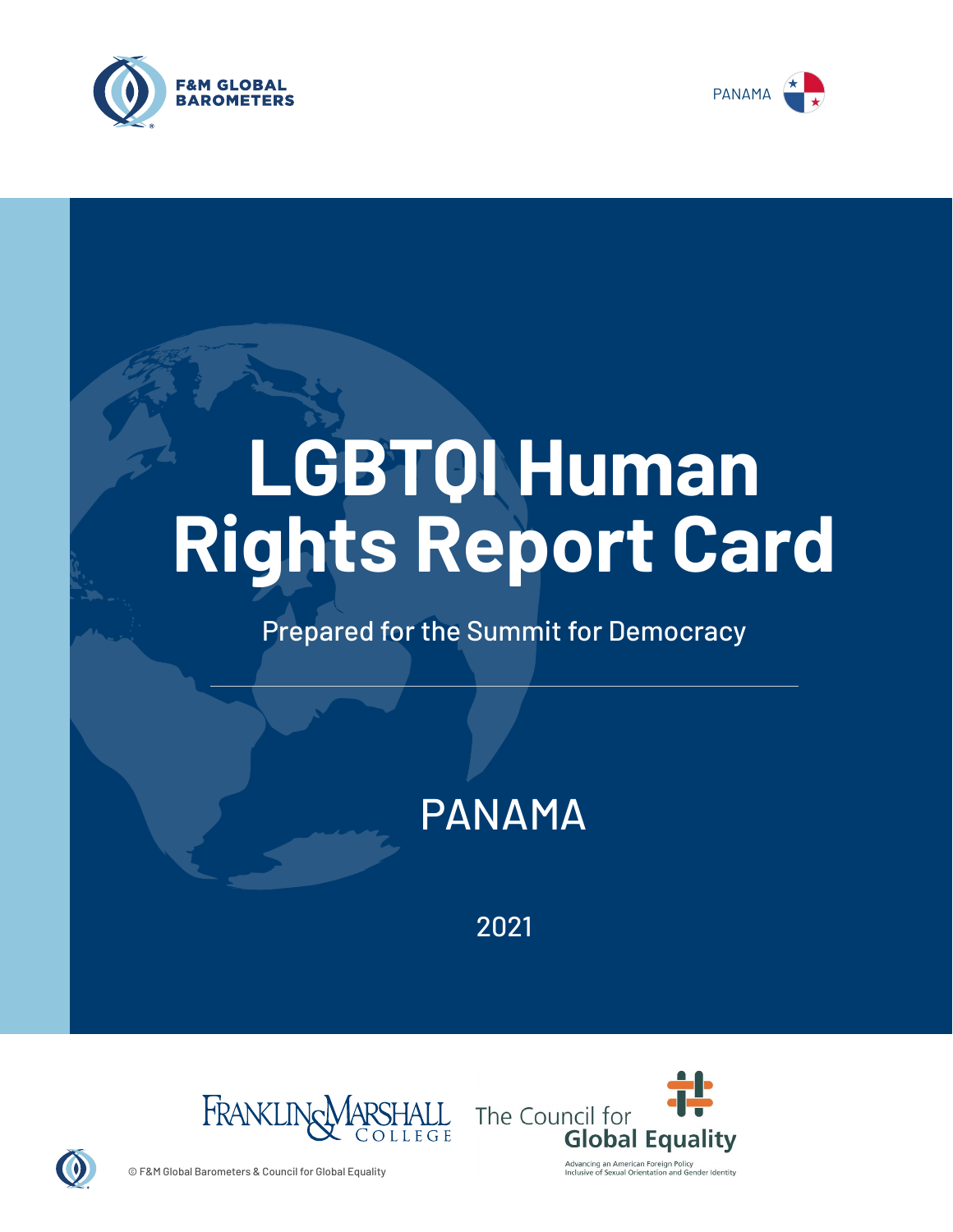



# Report Card on the Human Rights of LGBTQI Peoples Panama

#### **OVERVIEW**

Inclusive democracies value the democratic, economic, and social contributions of *all* citizens. Indeed, democracy itself cannot thrive unless the human rights of all people are protected, and this must include protections for often marginalized lesbian, gay, bisexual, transgender, queer, and intersex (LGBTQI) peoples. Advancing rights for the protection of LGBTQI people is also closely correlated to broader democratic dividends, including efforts to address democratic backsliding, fight corruption, and build resilient movements to fight authoritarianism. These themes of the Summit for Democracy are also themes of LGBTQI movements around the world.

This report card provides a concise measurement of the attainment of core human rights protections for LGBTQI individuals. It sets the collective standard for participating states' core legal obligations toward LGBTQI peoples and consequently the ability of LGBTQI citizens to contribute to and benefit from democratic institutions. Countries are graded on three dimensions: Basic Rights, Protection from Violence, and Socio-economic rights. Only one state has achieved all benchmarks. The Summit for Democracy signals the start of a year of action when all states will have an opportunity to demonstrate progress in advancing the human rights and democratic participation of LGBTQI peoples.

The report card is based on **2020** baseline data and will be updated during the year of action to reflect advances over the coming year, culminating in a 2022 report at the end of the Summit process.

| $0 - 59\%$ | $60 - 69\%$ | $70 - 79\%$ | $80 - 89\%$ | $90 - 100\%$ |
|------------|-------------|-------------|-------------|--------------|
| Failing    | Poor        | Fair        | Good        | Excellent    |

### **REPORT CARD SCALE**

## **ADDITIONAL DEMOCRACY INDICATORS**

| Democracy Index<br>Full Democracy 8-10   Flawed Democracy 6-8   Hybrid Democracy 4-6   Authoritarian 0-4 | 2020                   | 7.18/10 |
|----------------------------------------------------------------------------------------------------------|------------------------|---------|
| Freedom House Freedom in the World<br>Free 70-100   Partly Free 40-69   Not Free 0-39                    | 2020                   | 84/100  |
| <b>Corruption Perceptions Index</b><br>Very Clean 100/100   Highly Corrupt 0/100                         | 020<br>$\sim$          | 35/100  |
| <b>Global Acceptance Index</b><br>High Acceptance 10   Low Acceptance 0                                  | 2017-20                | 5.28/10 |
| <b>Fragile States Index</b><br>Sustainable 0-30   Stable 30-60   Warning 60-90   Alert 90-100            | 2020                   | 46/100  |
| <b>UNDP Gender Inequality Index</b><br>Very High 0.0   Low 1.0                                           | တ<br>5<br>$\bar{\sim}$ | 0.407/1 |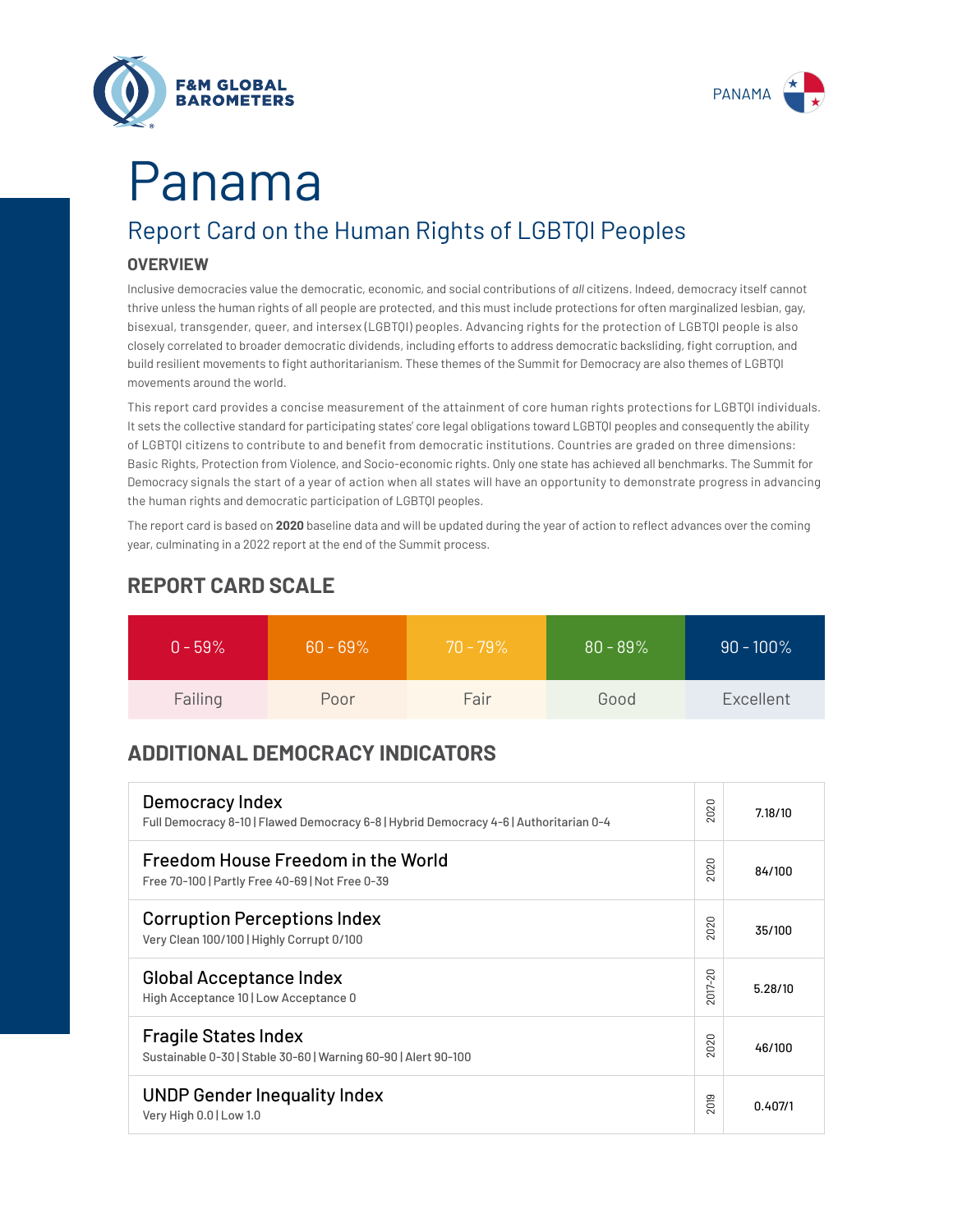



**The report card items are based on 2020 baseline data.**

| 60% | <b>DIMENSION 1: BASIC HUMAN RIGHTS</b>                                                               |                          |                |
|-----|------------------------------------------------------------------------------------------------------|--------------------------|----------------|
|     | 1 No criminalization of sexual orientation                                                           |                          | $\bigcirc$     |
|     | 2 No criminalization of gender identity or expression                                                |                          | ۰              |
|     | 3 Freedom from arbitrary arrest based on sexual orientation                                          | $\Box$                   |                |
|     | 4 Freedom from arbitrary arrest based on gender identity                                             |                          |                |
|     | 5 Legal recognition of gender identity                                                               | D                        | $\bigcirc$     |
|     | 6 No physiological alteration requirement for legal gender recognition                               | $\bullet$                |                |
|     | 7 No psychiatric diagnosis requirement for legal gender recognition                                  | $\bigcirc$               |                |
|     | 8 LGBTQI organizations are allowed to legally register                                               |                          |                |
|     | 9 LGBTQI organizations are able to peacefully and safely assemble                                    |                          | $\Box$         |
|     | 10 Security forces provide protection to LGBTQI pride participants                                   |                          |                |
| 10% | <b>DIMENSION 2: PROTECTION FROM VIOLENCE</b>                                                         | <b>YES</b>               | N <sub>0</sub> |
|     | 11 Ban on gay conversion therapy                                                                     | $\overline{\phantom{0}}$ |                |
|     | 12 Hate crimes legislation includes sexual orientation                                               | $\blacksquare$           |                |
|     | 13 Hate crimes legislation includes gender identity                                                  | $\bigcirc$               |                |
|     | 14 Hate crimes legislation includes sex characteristics                                              | 0                        |                |
|     | 15 Hate speech laws include sexual orientation                                                       | $\bigcirc$               |                |
|     | 16 Hate speech laws include gender identity                                                          | $\bigcirc$               |                |
|     | 17 Equality body mandate exists                                                                      | $\bigcirc$               |                |
|     | 18 Prohibition of medically-unnecessary non-consensual medical interventions on intersex individuals | $\bullet$                |                |
|     | 19 Gender affirming prison accommodations                                                            | $\bigodot$               |                |
|     | 20 Asylum for LGBTQI individuals is available within the country                                     |                          |                |
| 0%  | <b>DIMENSION 3: SOCIO-ECONOMIC RIGHTS</b>                                                            | <b>YES</b>               | N <sub>0</sub> |
|     | 21 Workplace non-discrimination laws include sexual orientation                                      |                          |                |
|     | 22 Workplace non-discrimination laws include gender identity                                         |                          |                |
|     | 23 Workplace non-discrimination laws include sex characteristics                                     |                          |                |
|     | 24 Fair housing non-discrimination laws include sexual orientation                                   |                          |                |
|     | 25 Fair housing non-discrimination laws include gender identity                                      | $\Box$                   |                |
|     | 26 Head of state supports marriage equality                                                          |                          |                |
|     | 27 State allows for marriage equality                                                                | $\Box$                   |                |
|     | 28 State prohibits discrimination in healthcare based on sexual orientation                          | $\bullet$                |                |
|     | 29 State prohibits discrimination in health care based on gender identity                            |                          |                |
|     | 30 Legal classifications (such as an X sex or gender marker) universally available                   |                          |                |